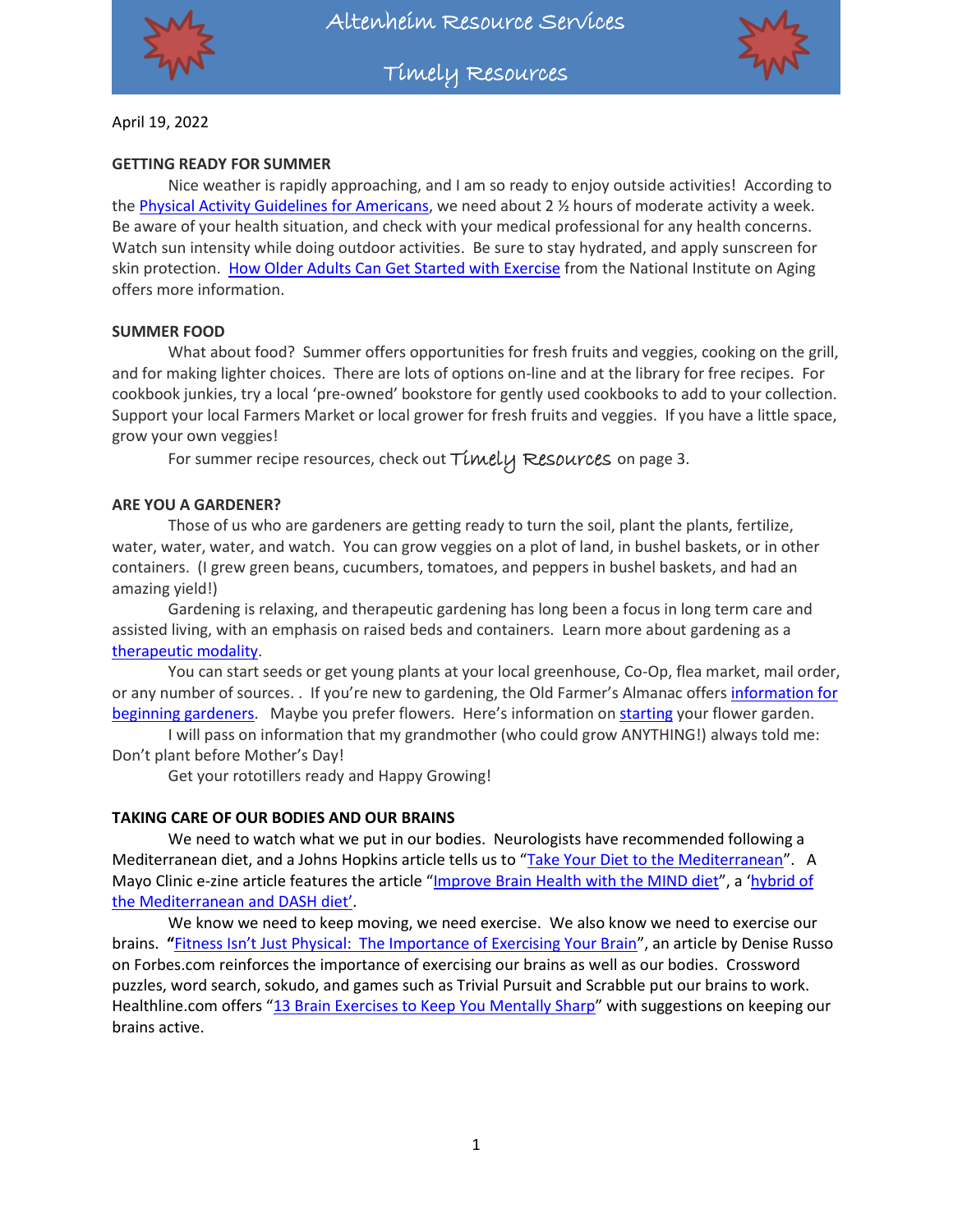

Timely Resources



#### **SCAM NEWS**

#### **Cryptocurrency Scam**

A reader contacted me to let me know that the link for the cryptocurrency scam in the March Timely Resources didn't work. With my apologies, here is information on [cryptocurrency scams](https://consumer.ftc.gov/articles/what-know-about-cryptocurrency-scams) from the Federal Trade Commission.

#### **Contractor Scams**

Tis the season for home repairs and home remodeling. Be very careful about who you hire. Check licenses and insurance, and don't be pressured to make a quick decision. Get more tips with the AARP article o[n home repair scams.](https://www.aarp.org/money/scams-fraud/info-2019/home-improvement.html) Contact the Consumer Protection Division at your state's Attorney [General](https://www.usa.gov/state-attorney-general)'s office to report a scam.

#### **Internal Revenue Service Scams**

Our federal and state income taxes were due on April 18, 2022. Some folks owe. Some don't. Regardless, most of us will receive the call saying that we better pay up or they will come to get us. The IRS doesn't work this way. If you get one of these calls, don't answer the phone. If you answered, hang up. Do not send money. Do not provide personal information. The [Internal Revenue Service](https://www.irs.gov/newsroom/how-to-know-its-really-the-irs-calling-or-knocking-on-your-door-collection) offers tips on how to know if the contact is legitimate. If you have questions about your tax status, contact your [local IRS office.](https://www.irs.gov/)

#### **Grandparent or Emergency Scam**

"Grandpa (or Dad), I need help" may be the way these scams start. They claim to be a family member in trouble and they need money. Stop and think. Don't panic. Ask for the family code word. (If you don't have one, create one with your family to be used in 'emergencies' like this.) Call your loved one. Read about these scams on the [BBB website.](https://www.cantonrep.com/story/news/2022/03/31/better-business-bureau-warns-grandparent-scams-rising-canton-area/7222067001/)

#### **UPCOMING EVENTS**

#### **April 28, 2022**

"Homelessness in the Ohio Valley"; Free; 2:00pm – 4:00pm; Weirton Medical Center, in-person workshop. [Register here.](https://www.eventbrite.com/e/homelessness-in-the-upper-ohio-valley-tickets-290808164047?aff=ebdsoporgprofile)

#### **May 3, 2022**

Belmont County Senior Support Fair (formerly the Caregiver Support Fair and the Older Adult Expo); Ohio Valley Mall; 10a – 3p; free community event

#### **May 4 – 6, 2022**

The NASW WV Spring Conference will be held virtually May 4-6, 2022. You can register for the conference at the NAS[W website.](https://naswwv.socialworkers.org/Events/Spring-Conference)

#### **May 17, 2022 & May 24, 2022**

"Age Your Way: Powers of Attorney both Medical & Financial"; 11:30a – 12:30p; Family Service-Upper Ohio Valley & WV Senior Legal Aid; Workshops for WV consumers; contact Paula at 304 233-2350 ext 105 to register; free community event

#### **June 23, 2022**

"End of Life Ethics"; 1 CEU for social workers (Approval pending from WV Board of Social Work); 9am – 10am; Fulfills requirement for WV Social Work Ethics requirement; Professional; Free. Contact Sarah Barickman at [sbarickman@carechapel.com](mailto:sbarickman@carechapel.com) for registration information.

#### **WITH OUR SYMPATHY**

*Linda Bunn*, AARP WV Associate State Director for Outreach, for over 12 years died Wednesday, March 23, 2022. Linda also served as program specialist with the AARP Foundation's Senior Medicare Patrol Project and the Benefits Quicklink programs in WV. We will miss Linda's voice & advocacy, her support, and her knowledge. Our prayers are with Linda's family and loved ones.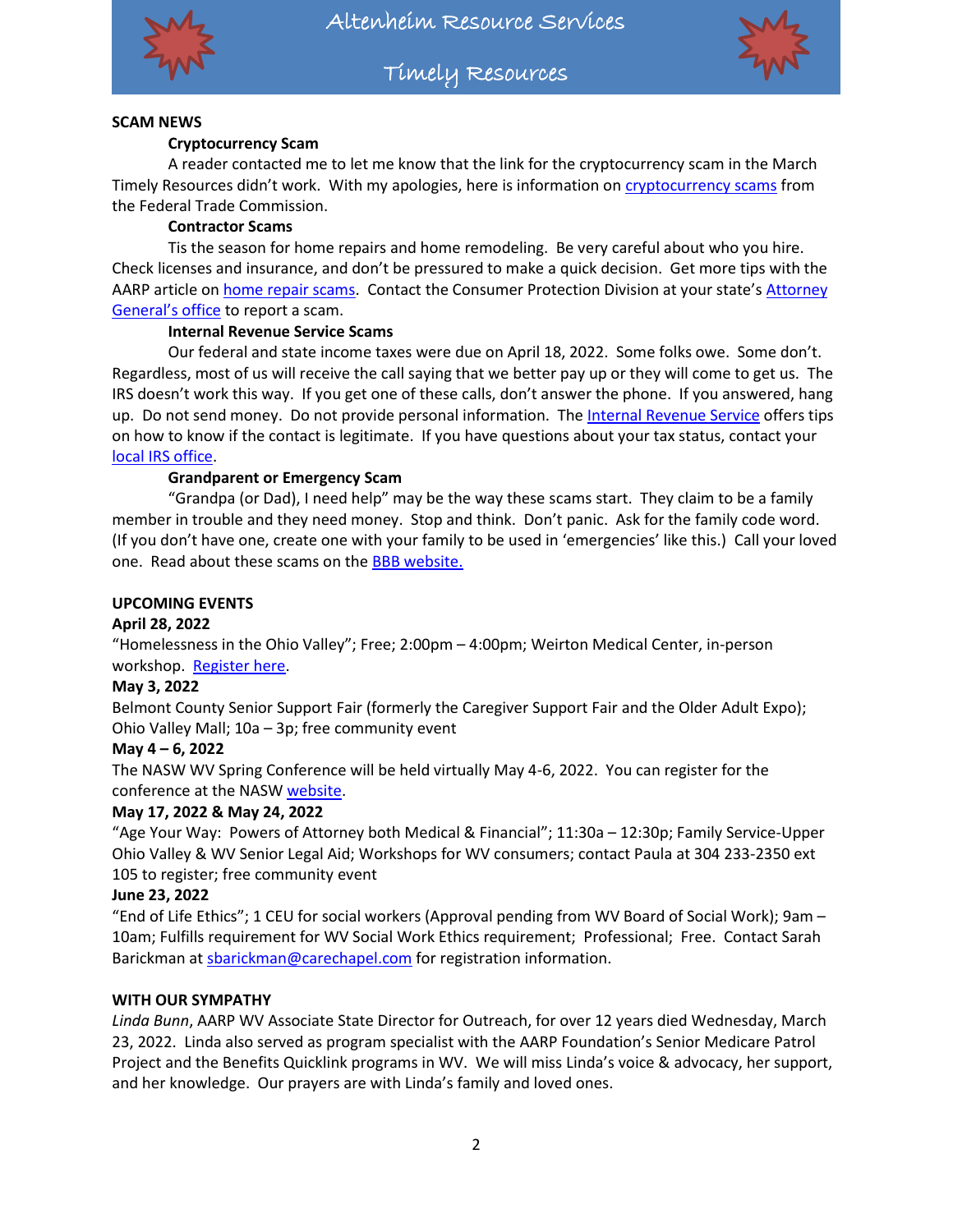

Altenheim Resource Services

Timely Resources



# Timely Resources

# **Summer Recipes**

[Pinterest](https://www.pinterest.com/) has a lot of summer recipes, and for more ideas go to:

[Taste of Home](https://www.tasteofhome.com/holidays-events/seasonal/summer/) Summer Recipes \*\* [Old Farmers Almanac](https://www.almanac.com/cooking?search_api_fulltext=summer+recipes) Summer Recipes \*\* [WVU Extension](https://extension.wvu.edu/food-health/recipes/2021/07)  [Office](https://extension.wvu.edu/food-health/recipes/2021/07) Summer Recipes \*\* [Ball Canning](https://www.healthycanning.com/recipes) Recipes

#### **Summer Activities**

We can look forward to Farmers Markets, outdoor events, free concerts in the parks, golf, swimming and picnics. Here are resources to connect with [your local Chamber of Commerce,](https://www.uschamber.com/co/chambers) Business & [Convention Bureau,](http://www.cvent.com/rfp/us-cvb-directory-84666a30191e407ea182af64c488696a.aspx) and / or [Tourism council.](https://www.usa.gov/state-travel-and-tourism)

[Wheeling Convention Bureau](https://wheelingcvb.com/) has information on events around the Wheeling area. There are free concerts at local parks offered by the City of Wheeling. (An event guide is projected to be out in June.) Oglebay Resort also offers [concerts.](https://oglebay.com/sunday-funday-concerts/) Information on Belmont County events is available at [Belmont County Tourism.](https://www.visitbelmontcounty.com/)

Gas prices may make us curtail longer trips but there are lots of day trip destinations. This [website](https://www.onlyinyourstate.com/) will give you ideas of places of visit. You can subscribe to locations of interest.

You can find the least expensive gas prices with apps like [Gas Buddy](https://www.gasbuddy.com/home) (for iPhone, android and Windows Phone). Other apps are available as well.

#### **Brain Games**

Miriam - [Webster](https://www.merriam-webster.com/word-of-the-day) offers a Word of the Day on their website, and there are several other places to explore on the site such as Ghost Words, Words Associated with Food, and many others.

[Pinterest](https://www.pinterest.com/) is another resource for 'mind exercises'.

Forbes.com talks about "[Brain Exercises That Work](https://www.forbes.com/health/healthy-aging/brain-exercises/)". Use keywords "mind games", "brain puzzles", "brain teasers", "brain exercises" or others to browse for resources that fit your needs!

#### **Scams**

Read about more scams in these [articles](https://ledenews.com/?s=scams) that have been posted on [LEDE News.](https://ledenews.com/)

#### **Food Giveaways**

Check [here](https://www.mountaineerfoodbank.org/mobile-food-pantry) for the Mountaineer Food Bank schedule for West Virginia. There is a giveaway scheduled for April 27 at 4 Seasons Pool in Moundsville, and June 22 at Wheeling Island Casino. Get details at the website.

The Marshall County Family Resource Network (FRN) offer[s a resource list](http://marshallcountyfrn.com/wp-content/uploads/2022/01/Food-Assistance-Guide-Updated-12422.pdf) of food resources for their area.

You can find Ohio food distribution locations [here.](https://freshtrak.com/)

#### **General Information**

The [National Institute on Aging](https://www.nia.nih.gov/) offers information on many areas of aging, and also offers booklets and other publications.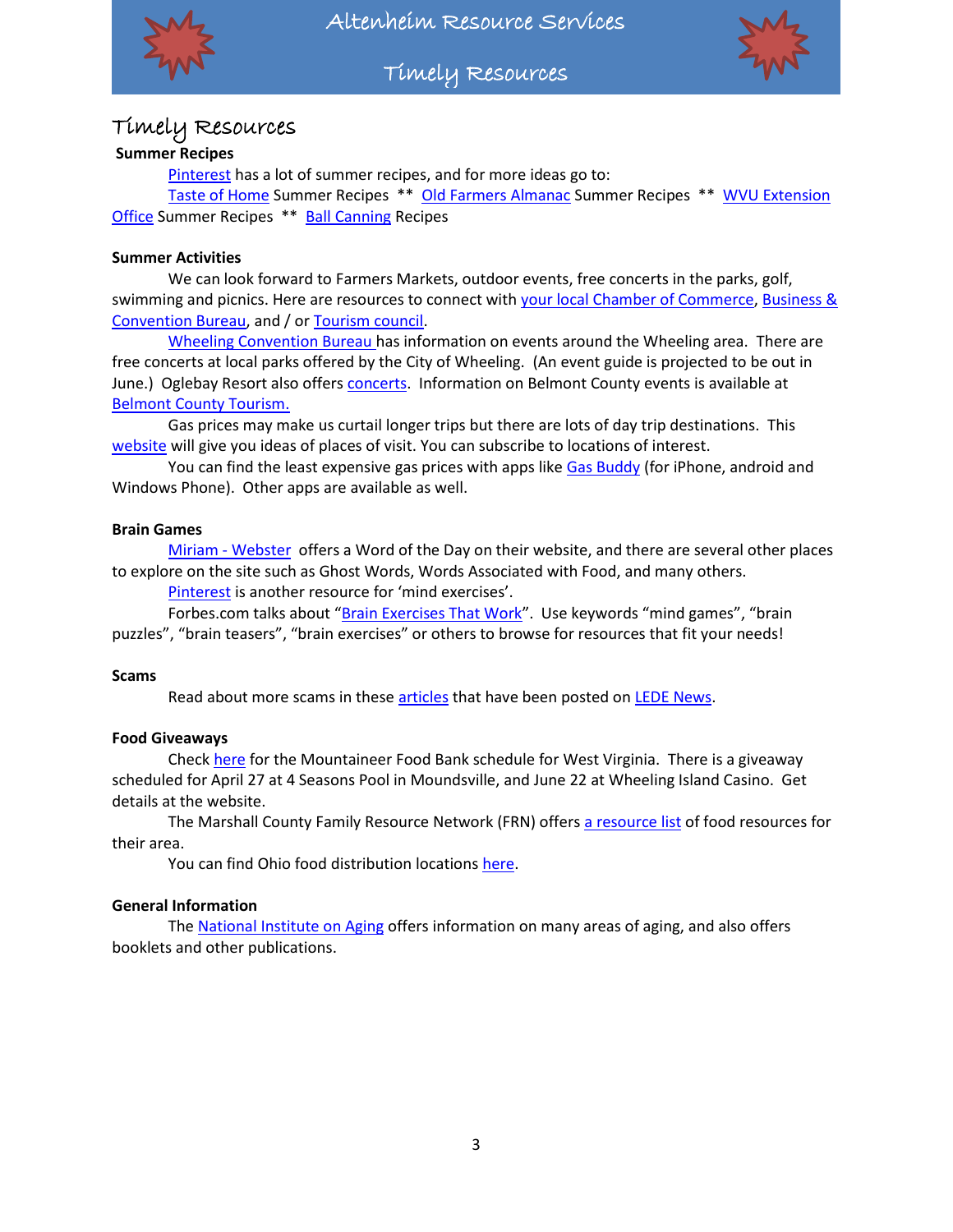

Timely Resources



# *OTHER:*

### **Vaccination Information Available**

On Tuesday March 29th, th[e US FDA authorized a 4](https://www.cnet.com/health/medical/4th-covid-vaccine-shot-who-will-get-2nd-boosters/)<sup>th</sup> dose of the Moderna or Pfizer covid vaccines for adults 50 and over. Read more about the [CDC recommendations,](https://www.cdc.gov/coronavirus/2019-ncov/vaccines/stay-up-to-date.html?s_cid=11747:time%20between%20covid%20vaccines:sem.ga:p:RG:GM:gen:PTN:FY22) and talk to your health care professional about what's right for you.

Covid vaccines and boosters are widely available most for age groups. Check out [West Virginia availability here.](https://dhhr.wv.gov/COVID-19/Pages/Vaccine.aspx) Check ou[t Ohio availability here.](https://coronavirus.ohio.gov/wps/portal/gov/covid-19/covid-19-vaccination-program)

# **Local Adult Service Coalitions**

Adult Service Coalitions offer networking, educational & service opportunities for professionals who serve older adults. Meeting dates, times, and contacts are listed below.

*OHIO*

Belmont County: 1<sup>st</sup> Thursday at 11am [akoegler1995@gmail.com](mailto:akoegler1995@gmail.com)

Check out our Facebook page. (It's still a work in progress.)

<https://www.facebook.com/Belmont-County-Adult-Services-Coalition-101420618997718>

Guernsey County: 3<sup>rd</sup> Wednesday at 3pm [Stacey.clark-frame@altercareonline.net](mailto:Stacey.clark-frame@altercareonline.net)

Jefferson County: 3<sup>rd</sup> Thursday at 3pm [starr.decariarx@gmail.com](mailto:starr.decariarx@gmail.com)

Harrison County: 4<sup>th</sup> Wednesday at 3pm thlanchard@iccare.com

*WEST VIRGINIA*

Brooke / Hancock County: 2<sup>nd</sup> Monday at 3pm thlanchard@iccare.com

Ohio / Marshall County: 2<sup>nd</sup> Wednesday at 2pm [pcalvert@fsuov.com](mailto:pcalvert@fsuov.com)

# **Hiring**

There are many options for those seeking employment. Here are a few:

- **[IC Care:](http://www.iccare.com/hiring/) Experienced in-home caregivers**
- Family Service-UOV: drivers, in home caregivers. Contact Paula Calvert a[t pcalvert@fsuov.com](mailto:pcalvert@fsuov.com)
- [Good Shepherd Nursing Home and The Welty Home:](https://weltyhome.org/) Nurses, aides contact HR at 304 242- 1093
- [Country Club Rehabilitation Campus](http://www.countryclubretirementcampus.com/employment.html)
- [West Virginia Northern Community College](https://www.wvncc.edu/offices-and-services/employment-opportunities/49)
- There are openings at regional hospitals:
	- o [WVU Wheeling Hospital](https://cta.cadienttalent.com/index.jsp?APPLICATIONNAME=WheelingHospitalKTMDReqExt&locale=en_US)
	- o [WVU Reynolds Hospital](https://re12.ultipro.com/WES1019WVUH/JobBoard/ListJobs.aspx?__PXDO=*5B193482696D86A46BE27A09BF9D44EF1FEF5044CF8196FBF1B81AABDB2580DA35D2E0E945D769E69249FCDCF130A4B1D3104011C807F147712D6EA5E4CC1ABC99A8DA4AA272D02FEAC1C3B02E5FF2966724009B422B7DC9C150EE4EB8BBDEE66D889DF3F2ED31300B672A6BD6778DCBA44779F751744AF4F307DE90EAA39EF0EB8C05D1C46B5CBA213A49154528CA611FB61078FBCB832C3447344EA25F5AD44CB626293A8EBF13F56047868075F408B37DE48463C82653&__SQV=*A78F6B2531DE646B8558708147DCB4A7D204067830D31985)
	- o [East Ohio Regional Hospital](https://www.eohospital.com/careers)
	- o [Weirton Medical Center](https://www.weirtonmedical.com/employment/)
	- o [Trinity Health Care System](https://trinityhealth.com/careers/)
- Many local businesses are hiring: Menard's, Kohl's, TJ's, Taco Bell, Perkins, Oglebay, Kroger, Riesbeck's, Wal Mart, Dairy Queen, Wendy's, Panhandle Cleaning, Wheeling Island Casino, and others.

*\*\*Mentioning a product or business is not an endorsement of that product or business but is for informational purposes only.*